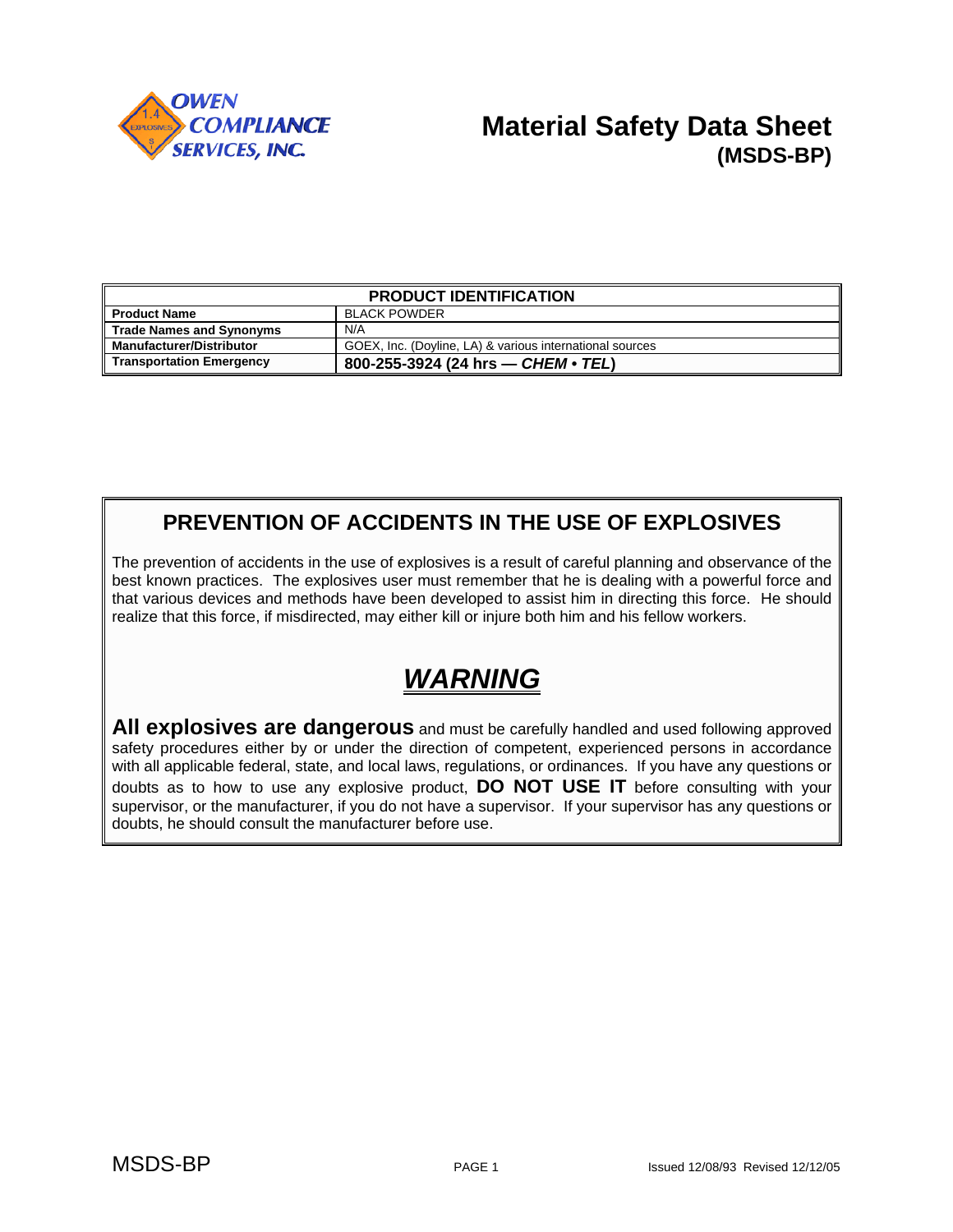| <b>HAZARDOUS COMPONENTS</b>                    |          |             |                |                       |
|------------------------------------------------|----------|-------------|----------------|-----------------------|
| <b>Material or Component</b>                   | %        | CAS No.     | TLV            | <b>PEL</b>            |
| Potassium nitrate                              | 70-76    | 007757-79-1 | <b>NE</b>      | <b>NE</b>             |
| Sodium nitrate <sup>1</sup>                    | 70-74    | 007631-99-4 | <b>NE</b>      | <b>NE</b>             |
| <b>Charcoal</b>                                | $8 - 18$ | N/A         | <b>NE</b>      | <b>NE</b>             |
| <b>Sulfur</b>                                  | $9 - 20$ | 007704-34-9 | <b>NE</b>      | <b>NE</b>             |
| Graphite $^{2}$                                | Trace    | 007782-42-5 | 15 mppct (TWA) | 2.5 mg/m <sup>3</sup> |
| $N/A = Not$ assigned<br>$NE = Not established$ |          |             |                |                       |

 $\frac{1}{1}$  Black Powder contains either potassium nitrate *or* sodium nitrate in the percentages indicated. Black powder *does not contain both*.

 $2^2$  Not contained in all grades of black powder.

| <b>PHYSICAL DATA</b>       |                                                                         |  |
|----------------------------|-------------------------------------------------------------------------|--|
| <b>Boiling Point</b>       | N/A                                                                     |  |
| <b>Vapor Pressure</b>      | N/A                                                                     |  |
| <b>Vapor Density</b>       | N/A                                                                     |  |
| <b>Solubility in Water</b> | Good                                                                    |  |
| <b>Specific Gravity</b>    | 1.70 - 1.82 (mercury method) $\leftrightarrow$ 1.92 - 2.08 (pycnometer) |  |
| <b>PH</b>                  | $6.0 - 8.0$                                                             |  |
| <b>Evaporation Rate</b>    | N/A                                                                     |  |
| <b>Appearance and Odor</b> | Black granular powder. No odor detectable.                              |  |

| <b>HAZARDOUS REACTIVITY</b>    |                                                                                                                                                                                                                                                                                                                                                                                   |  |  |
|--------------------------------|-----------------------------------------------------------------------------------------------------------------------------------------------------------------------------------------------------------------------------------------------------------------------------------------------------------------------------------------------------------------------------------|--|--|
| Instability                    | Keep away from heat, sparks, and open flame. Avoid impact, friction, and static<br>electricity.                                                                                                                                                                                                                                                                                   |  |  |
| Incompatibility                | When dry, black powder is compatible with most metals; however, it is hygroscopic, and<br>when wet, attracts all common metals except stainless steel.                                                                                                                                                                                                                            |  |  |
|                                | Black powder must be tested for compatibility with any material not specified in the<br>production/procurement package with which they may come in contact. Materials<br>include other explosives, solvents, adhesives, metals, plastics, paints, cleaning<br>compounds, floor and table coverings, packing materials, and other similar materials,<br>situations, and equipment. |  |  |
| <b>Hazardous decomposition</b> | Detonation produces hazardous overpressures and fragments (if confined).<br>Gases<br>produced may be toxic if exposed in areas with inadequate ventilation.                                                                                                                                                                                                                       |  |  |
| Polymerization                 | Polymerization will not occur.                                                                                                                                                                                                                                                                                                                                                    |  |  |

| <b>FIRE AND EXPLOSION DATA</b>     |                                                                                                                                                                                                                                                              |  |
|------------------------------------|--------------------------------------------------------------------------------------------------------------------------------------------------------------------------------------------------------------------------------------------------------------|--|
| <b>Flashpoint</b>                  | Not applicable                                                                                                                                                                                                                                               |  |
| Auto ignition temperature          | Approx. 464°C (867°F)                                                                                                                                                                                                                                        |  |
| Explosive temperature (5 sec)      | Ignites $@$ approx. 427 $°C$ (801 $°F$ )                                                                                                                                                                                                                     |  |
| <b>Extinguishing media</b>         | Water                                                                                                                                                                                                                                                        |  |
| Special fire fighting procedures   | ALL EXPLOSIVES: DO NOT FIGHT EXPLOSIVES FIRES. Try to keep<br>fire from reaching explosives. Isolate area. Guard against intruders.                                                                                                                          |  |
|                                    | Division 1.1 Explosives (heavily encased): Evacuate the area for 5000 feet (1 mile) if<br>explosives are heavily encased.                                                                                                                                    |  |
|                                    | Division 1.1 Explosives (not heavily encased): Evacuate the area for 2500 feet $(\frac{1}{2})$ mile)<br>if explosives are not heavily encased.                                                                                                               |  |
|                                    | Division 1.1 Explosives (all): Consult the 2000 Emergency Response Guidebook, Guide<br>112 for further details.                                                                                                                                              |  |
| Unusual fire and explosion hazards | Black powder is a deflagrating explosive. It is very sensitive to flame and spark and can<br>also be ignited by friction and impact. When ignited unconfined, it burns with explosive<br>violence and will explode if ignited under even slight confinement. |  |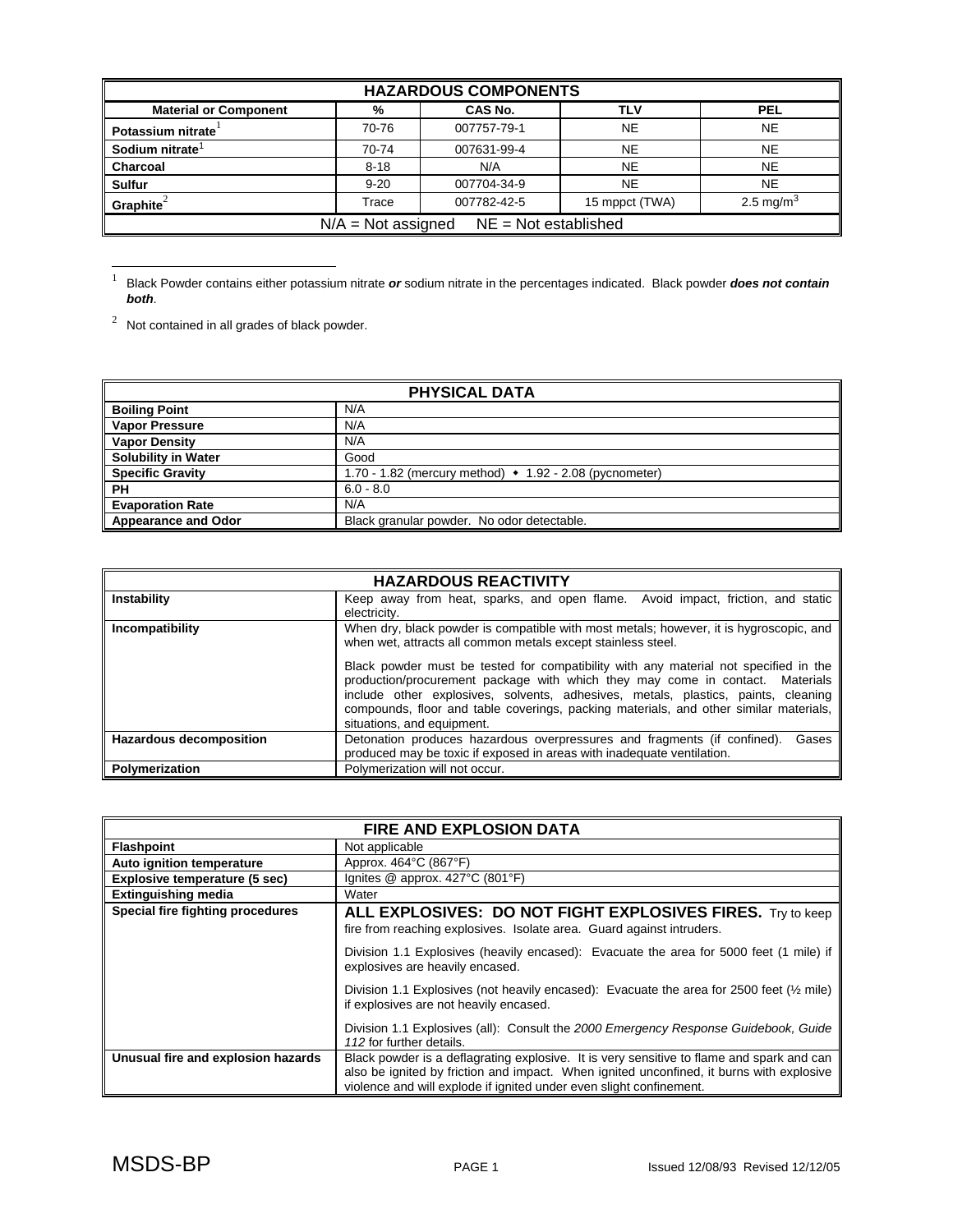| <b>HEALTH HAZARDS</b>  |                                                                                                                                                                                                                                                                                                                                                                                          |  |  |
|------------------------|------------------------------------------------------------------------------------------------------------------------------------------------------------------------------------------------------------------------------------------------------------------------------------------------------------------------------------------------------------------------------------------|--|--|
| General                | Black powder is a Division 1.1 Explosive, and detonation may cause severe physical<br>injury, including death. All explosives are dangerous and must be handled carefully and   <br>used following approved safety procedures under the direction of competent,<br>experienced persons in accordance with all applicable federal, state, and local laws,<br>regulations, and ordinances. |  |  |
| <b>Carcinogenicity</b> | None of the components of Black powder are listed as a carcinogen by NTP, IARC, or<br>OSHA.                                                                                                                                                                                                                                                                                              |  |  |

| <b>FIRST AID</b>       |                                                                                                                                                                                                                            |  |  |
|------------------------|----------------------------------------------------------------------------------------------------------------------------------------------------------------------------------------------------------------------------|--|--|
| <b>Inhalation</b>      | Not a likely route of exposure. If inhaled, remove to fresh air. If not breathing, give<br>artificial respiration, preferably by mouth-to-mouth. If breathing is difficult, give oxygen.<br>Seek prompt medical attention. |  |  |
| Eye and skin contact   | Not a likely route of exposure. Flush eyes with water. Wash skin with soap and water.                                                                                                                                      |  |  |
| Ingestion              | Not a likely route of exposure If ingested, induce vomiting immediately by giving two<br>glasses of water and sticking finger down throat.                                                                                 |  |  |
| Injury from detonation | Seek prompt medical attention.                                                                                                                                                                                             |  |  |

| <b>SPILL OR LEAK PROCEDURES</b> |                                                                                                                                                                                                                                                                                             |  |  |
|---------------------------------|---------------------------------------------------------------------------------------------------------------------------------------------------------------------------------------------------------------------------------------------------------------------------------------------|--|--|
| Spill/leak response             | Use appropriate personal protective equipment. Isolate area and remove sources of<br>friction, impact, heat, low level electrical current, electrostatic or RF energy. Only<br>competent, experienced persons should be involved in cleanup procedures.                                     |  |  |
|                                 | Carefully pick up spills with non-sparking and non-static producing tools.                                                                                                                                                                                                                  |  |  |
| <b>Waste disposal</b>           | Desensitize by diluting in water. Open train burning, by qualified personnel, may be used<br>for disposal of small unconfined quantities. Dispose of in compliance with federal<br>regulations under the authority of the Resource Conservation and Recovery Act (40<br>CFR Parts 260-271). |  |  |

| <b>SPECIAL PROTECTION INFORMATION</b> |                                             |  |
|---------------------------------------|---------------------------------------------|--|
| Ventilation                           | Use only with adequate ventilation.         |  |
| <b>Respiratory</b>                    | None                                        |  |
| ∥ Eye                                 | None                                        |  |
| <b>Gloves</b>                         | Impervious rubber gloves.                   |  |
| <b>Other</b>                          | Metal-free and non-static producing clothes |  |

### **SPECIAL PRECAUTIONS**

 Keep away from friction, impact, and heat. Do not consume food, drink, or tobacco in areas where they may become contaminated with these materials.

Contaminated equipment must be thoroughly water cleaned before attempting repairs.

- Use only non-spark producing tools.
- No smoking.